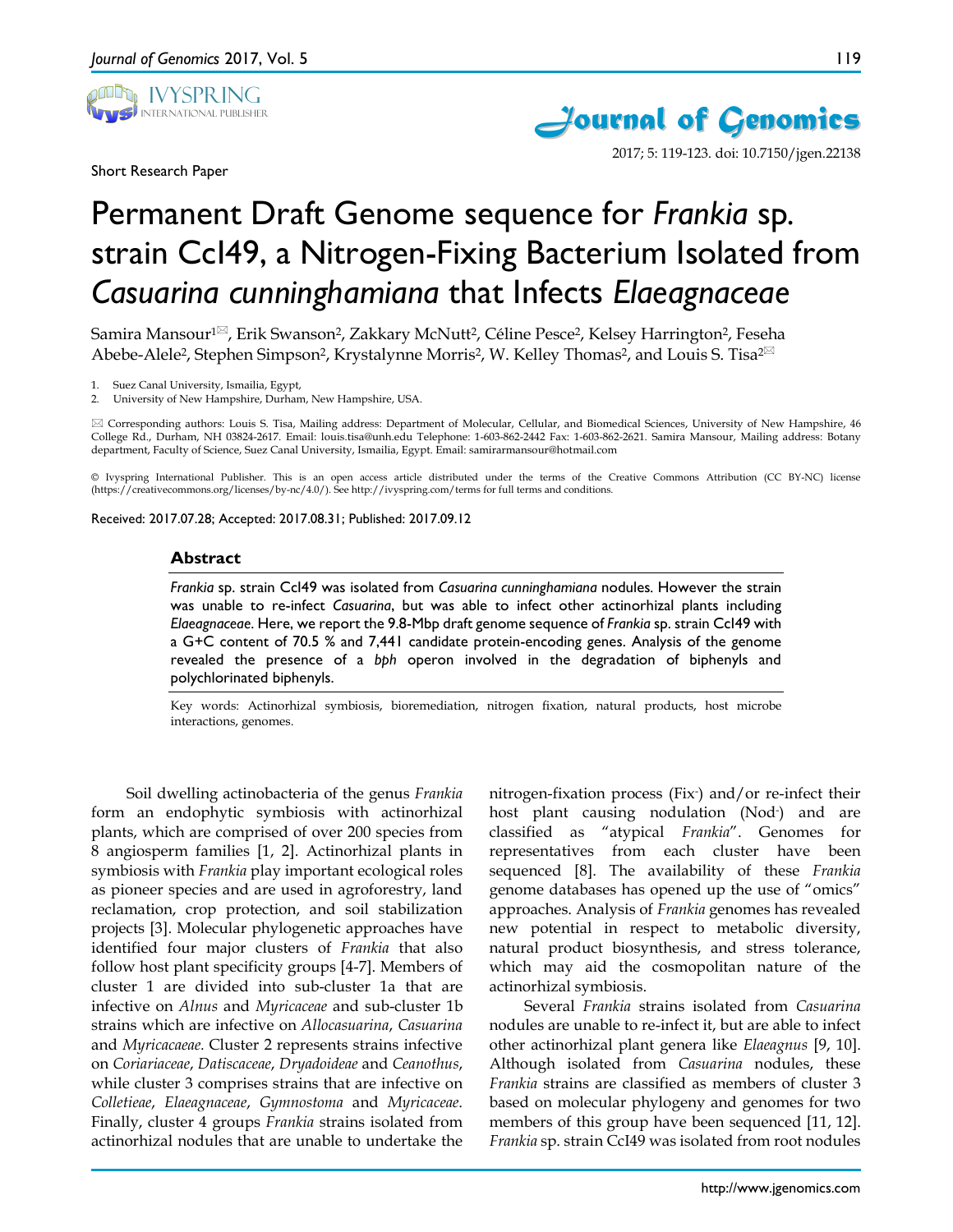of *Casuarina cunninghamiana* grown on the edge of a cultivated field on side of the highway in Ismailia-Port Said, Egypt. The fresh nodules were washed, dissected into individual lobes, and surface-sterilized as described previously [13]. Each lobe was checked for sterility in sterile nutrient-rich medium. Nodules that were free from contamination were selected, dissected and homogenized, the homogenates were transferred to 100-ml screw caped bottle containing modified BAP medium for outgrowth. Hyphal outgrowth was homogenized and plated onto solid medium. After 3-4 weeks, colonies picked from the plates were homogenized and incubated in liquid medium. Surprisingly, *Frankia* sp. strain CcI49 produced reddish colonies, while other *Frankia* isolates from *Casuarina* do not. *Frankia* sp. strain CcI49 produced sporangia and spores that were smaller and narrower than normal *Frankia* sporangia and spores (Figure 1). Spores from *Frankia* sp. strain CcI49 had a high germination rate similar to *Frankia* strain CeI5 [14, 15]. We tested the ability of *Frankia* sp. strain CcI49 to re-infect actinorhizal plants. Four different actinorhizal plant species were tested to assay the plant host range and ten plants of each species were inoculated. *Frankia* sp. strain CcI49 was unable to infect *C. cunninghamiana* and *Alnus glutinosa,*  but formed nodules on *Elaeagnus angustifolia* and *Hippophäe rhamnoides*. All ten of the *E, angustifolia* and *H. rhamnoides* plants tested formed nodules. Thus, *Frankia* sp. strain CcI49 had a plant-host-specificity pattern similar to *Frankia* sp. strains G2 and R43 [9, 10] from cluster 3 also isolated from *Casuarina* root nodules. *Frankia* sp. strain CcI49 genome was chosen to be sequenced for several reasons including an interesting physiology including the production of a reddish pigment, development of smaller sporangia and spores than are typical found with *Frankia*, and providing more information on this *Frankia* subcluster.

Sequencing of the draft genome of *Frankia* sp. strain CcI49 was performed at the Hubbard Center for Genome Studies (University of New Hampshire, Durham, NH) using Illumina technology techniques [16]. A standard Illumina shotgun library was constructed and sequenced using the Illumina HiSeq2500 platform, which generated 7,939,466 reads (260-bp insert size) totaling 1,921 MBp. The Illumina sequence data were trimmed by Trimmonatic version 0.32 [17], assembled using Spades version 3.5 [18], and ALLPaths-LG version r52488 [19]. The final draft assembly for *Frankia* sp. strain CcI49 consisted of 78 contigs with an  $N_{50}$  contig size of 282.1 kb and 167X coverage of the genome. The final assembled genome



**Figure 1**. Photomicrograph of *Franakia* sp. strain CcI49 grown in liquid culture. The elongated arrow shows the presence of a long, narrow sessile sporangium containing differentiated mature spores at distal end (short arrow). Size bar represents 32 µm.

The assembled *Frankia* sp. strain CcI49 genome was annotated via the NCBI Prokaryotic Genome Annotation Pipeline (PGAP), and resulted in 7,411 candidate protein-encoding genes, 46 tRNA and 2 rRNA regions. The genome features of *Frankia* sp. strain CcI49 fall outside the realm of the other cluster 1b genomes, but similar to other cluster 3 isolates from *Casuarina* (Table 1). Phylogenetic analysis of the 23S rDNA shows that *Frankia* sp. strain CcI49 groups with the cluster 3 strains (Figure S1). The genome size and corresponding number of CDSs were larger than the typical cluster 1b, but fit within those values reported for cluster 3 genomes [8]. The genome also contained a *nif,* 2 *hup,* and 1 *shc* operons encoding the nitrogenase and uptake hydrogenase enzymes and the hopanoid biosynthetic pathway, respectively. The operons were organized similar to those reported for *Frankia* cluster 3 genomes [8].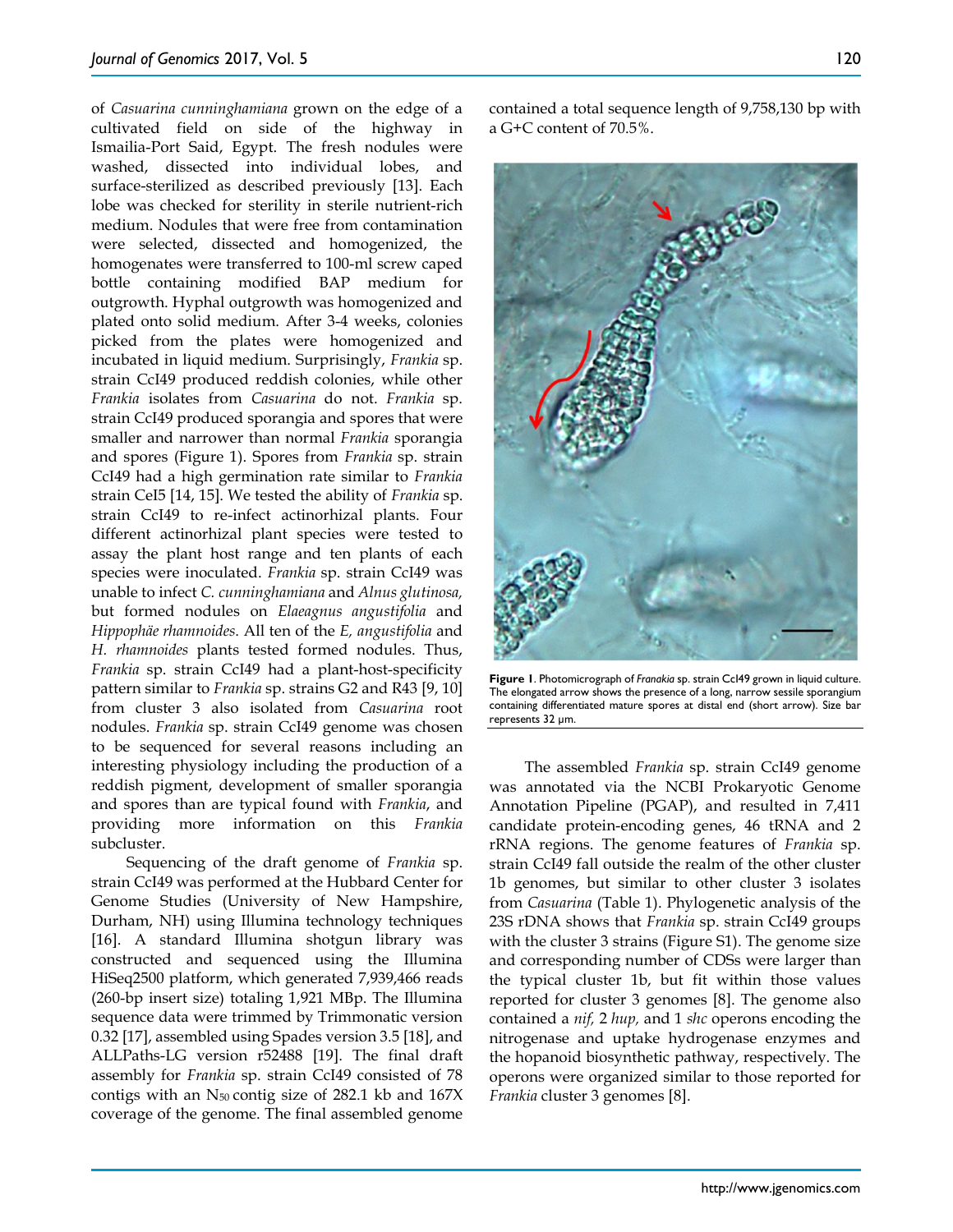| Strain            | Source     | Location <sup>1</sup> | Size (Mb) | No. of Contigs | Frankia cluster | No. of CDS | Host Plants <sup>2</sup> |
|-------------------|------------|-----------------------|-----------|----------------|-----------------|------------|--------------------------|
| CcI49             | This study | Egypt                 | 9.76      | 78             | 3               | 7,441      | Elaeagnaceae             |
| R43               | $[12]$     | USA                   | 10.45     | 46             | 3               | 7,644      | Elaeagnaceae             |
| G2                | $[11]$     | Guadeloupe            | 9.54      | 90             | 3               | 7,790      | Elaeagnaceae             |
| KB5               | $[23]$     | Australia             | 5.46      | 420            | 1 <sub>b</sub>  | 4,958      | Casuarinaceae            |
| CcI <sub>3</sub>  | $[24]$     | <b>USA</b>            | 5.43      |                | 1 <sub>b</sub>  | 4,598      | Casuarinaceae            |
| CeD               | $[25]$     | Senegal               | 5.00      | 120            | 1 <sub>b</sub>  | 4,403      | Casuarinaceae            |
| Allo <sub>2</sub> | $[26]$     | Uruguay               | 5.33      | 110            | 1 <sub>b</sub>  | 4,838      | Casuarinaceae            |
| Thr               | $[27]$     | Egypt                 | 5.31      | 171            | 1 <sub>b</sub>  | 4,805      | Casuarinaceae            |
| <b>BMG5.23</b>    | $[28]$     | Tunisia               | 5.27      | 167            | 1 <sub>b</sub>  | 4,747      | Casuarinaceae            |
| CcI <sub>6</sub>  | $[29]$     | Egypt                 | 5.39      | 138            | 1 <sub>b</sub>  | 4,902      | Casuarinaceae            |
| BR                | [30]       | <b>Brazil</b>         | 5.23      | 180            | 1b              | 4,777      | Casuarinaceae            |

**Table 1.** Genome features of *Frankia* sp. strain CcI49 and other *Frankia* strains isolated from *Casuarina* root nodules.

1 The source of the isolate

2 Re-infection plant host range

Analysis of the *Frankia* sp. strain CcI49 revealed the presence of the *bph* operon coding for a potential metabolic pathway involved in the degradation of biphenyl and polychlorinated biphenyls (Figure 2). The *bph* operon is also present in *Frankia* sp. strains EuI1c and EUN1f genomes [20] and was also found in the genomes of *Frankia* sp. strains G2 and R43 [11, 12], cluster 3 strains isolated from *Casuarina* root nodules. Both *Frankia* sp. strains CcI49 and EUN1f contained the entire *bph* operon, while two genes (*bphA3* and *bphH*) are missing in *Frankia* sp. EuI1c (Figure 2). The presence of the complete *bph* operon suggests that *Frankia* sp. strain CcI49 may be capable of degrading these recalcitrant xenobiotics.

Bioinformatic analysis of this genomes by the use of the AntiSMASH program [21] revealed the presence of high numbers of secondary metabolic biosynthetic gene clusters, which is consistent with previous results with other *Frankia* genomes including cluster 3 [8, 22]. Table 2 shows a comparison of the various profiles of different *Frankia* strains isolated from *Casuarina* for these secondary metabolic biosynthetic gene clusters. The profile of *Frankia* sp. strain CcI49 differed from those shown by *Frankia* strains that are able re-infect *Casuarina* and was similar to the pattern exhibited by the other two cluster 3 strains (R43 and G2) isolated from *Casuarina* nodules. These cluster 3 genomes contained more polyketide synthase (PKS) biosynthetic clusters than the cluster 1b genomes. The *Frankia* sp. strain CcI49 genome contained several unique clusters that had homologues in other bacteria or were completely novel.

In summary, the *Frankia* sp. strain CcI49 genome has revealed an interesting potential metabolic pathways and natural product profile, and serves as a representative of *Frankia* cluster 3. Further analysis of this genome and experimental evidence will be needed to support the predicted natural product profile and metabolic potential of *Frankia* sp. strain CcI49.



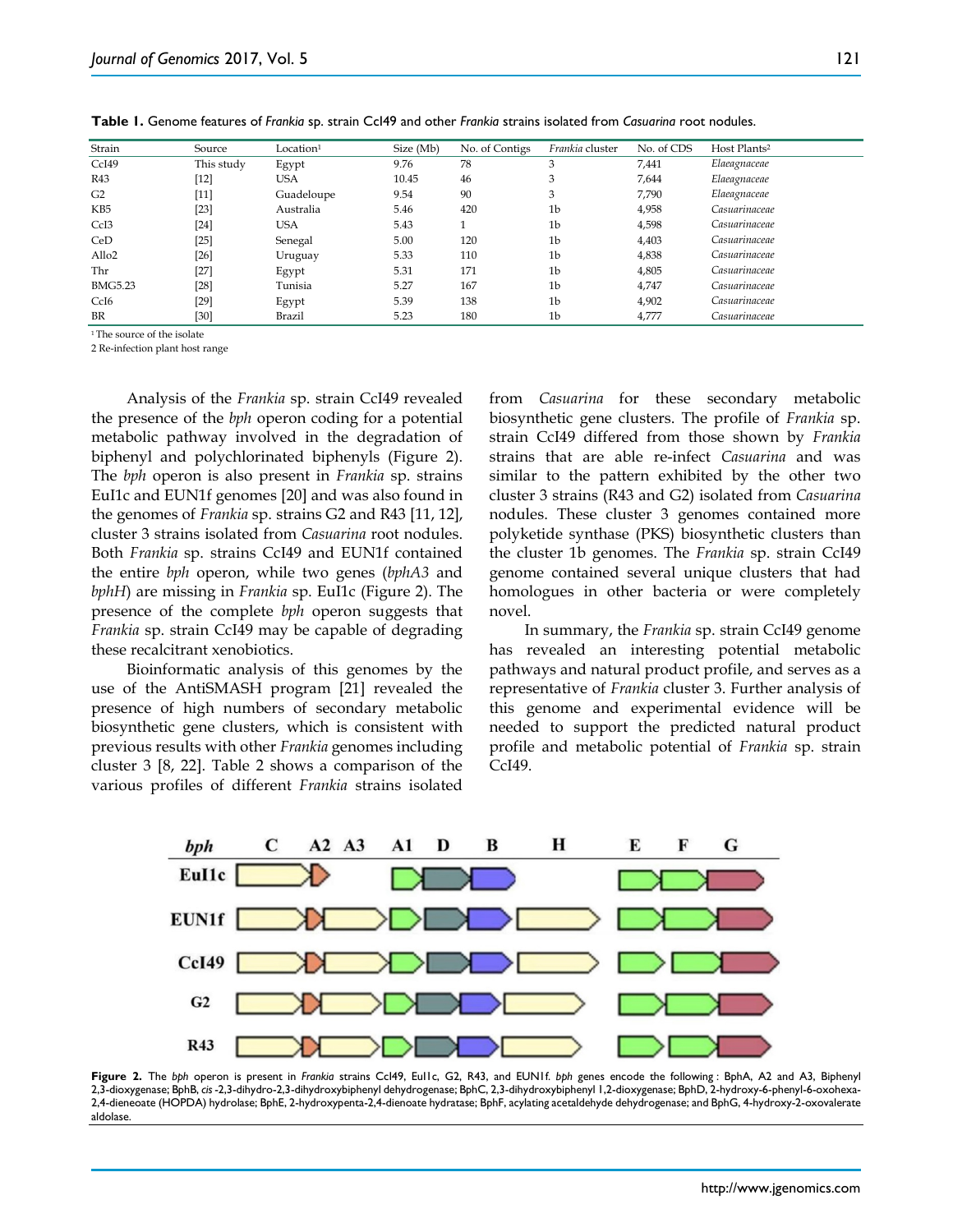| Strain            | Frankia Cluster | No. of Biosynthetic gene clusters <sup>1</sup> | NRPS <sup>2</sup> | PKS <sup>3</sup> | Terpene | Siderophore | Bacteriocin | Lantipeptide |
|-------------------|-----------------|------------------------------------------------|-------------------|------------------|---------|-------------|-------------|--------------|
| CcI49             | 3               | 42                                             |                   | 17               | 3       |             |             |              |
| R43               |                 | 38                                             |                   | 14               |         |             |             |              |
| G <sub>2</sub>    |                 | 35                                             |                   | 13               |         |             |             |              |
| KB <sub>5</sub>   | 1b              | 34                                             |                   |                  |         |             |             |              |
| CcI <sub>3</sub>  | 1b              | 29                                             |                   |                  |         |             |             |              |
| CeD               | 1 <sub>b</sub>  | 30                                             |                   |                  |         |             |             |              |
| Allo <sub>2</sub> | 1 <sub>b</sub>  | 32                                             |                   | Q                |         |             |             |              |
| Thr               | 1b              | 33                                             |                   |                  |         |             |             |              |
| <b>BMG5.23</b>    | 1b              | 31                                             |                   | h                |         |             |             |              |
| CcI <sub>6</sub>  | 1 <sub>b</sub>  | 33                                             |                   | 8                |         |             |             |              |
| BR                | 1b              | 29                                             |                   |                  |         |             |             |              |
|                   |                 |                                                |                   |                  |         |             |             |              |

**Table 2.** Biosynthetic gene clusters for natural products found in the genomes from *Casuarina Frankia* strains.

1 Biosynthetic gene clusters were identified by the use of the AntiSMASH software [21]

<sup>2</sup> NRPS: Nonribosomal peptide synthase

3 PKS: polyketide synthase including Type I, II, III, Trans-AT, and other types

## **Nucleotide sequence accession numbers**

This whole-genome shotgun sequence has been deposited at DDBJ/EMBL/GenBank under the accession number MOWP00000000.1. The version described in this paper is the first version, MOWP01000000.

## **Supplementary Material**

Figure S1. http://www.jgenomics.com/v05p0119s1.pdf

### **Acknowledgement**

Partial funding was provided by the New Hampshire Agricultural Experiment Station. This is Scientific Contribution Number 2471. This work was supported by the USDA National Institute of Food and Agriculture Hatch 022821 (LST), Agriculture and Food Research Initiative Grant 2015-67014-22849 from the USDA National Institute of Food and Agriculture (LST), the College of Life Science and Agriculture at the University of New Hampshire-Durham and the Science and Technology Development Fund (STDF), grant No. 900, as International Cooperation Project (SM and LST). Sequencing was performed on an Illumina HiSeq2500 purchased with an NSF MRI Grant: DBI-1229361 to WK Thomas.

## **Competing Interests**

The authors have declared that no competing interest exists.

#### **References**

- 1. Normand P, Benson DR, Berry AM, Tisa LS. Family Frankiaceae. In: Rosenberg E, DeLong EF, Lory S, Stackebrandt E, Thompson F, editors. The Prokaryote – Actinobacteria Berlin Heidelberg: Springer-Verlag; 2014: 339-56
- 2. Chaia EE, Wall LG, Huss-Danell K. Life in soil by the actinorhizal root nodule endophyte *Frankia*. A review. Symbiosis. 2010; 51: 201-26.
- Benson DR, Dawson JO. Recent advances in the biogeography and genecology of symbiotic Frankia and its host plants. Physiol Plantarum. 2007; 130: 318-30.
- Normand P, Orso S, Cournoyer B, Jeannin P, Chapelon C, Dawson J, et al. Molecular phylogeny of the genus *Frankia* and related genera and emendation of the family Frankiaceae. Int J Syst Bacteriol. 1996; 46: 1-9.
- 5. Ghodhbane-Gtari F, Nouioui I, Chair M, Boudabous A, Gtari M. 16S-23S rRNA Intergenic Spacer Region Variability in the Genus *Frankia*. Microb Ecol. 2010; 60: 487-95.
- 6. Nouioui I, Ghodhbane-Gtari F, Beauchemin NJ, Tisa LS, Gtari M. Phylogeny of members of the *Frankia* genus based on *gyrB*, *nifH* and *glnII* sequences. Anton Leeuw Int J G. 2011; 100: 579-87.
- 7. Gtari M, Tisa LS, Normand P. Diversity of Frankia Strains, Actinobacterial Symbionts of Actinorhizal Plants. In: Aroca R, editor. Symbiotic Endophytes. 2013: 123-48.
- 8. Tisa LS, Oshone R, Sarkar I, Ktari A, Sen A, Gtari M. Genomic approaches toward understanding the actinorhizal symbiosis: an update on the status of the *Frankia* genomes. Symbiosis. 2016; 70: 5-16.
- Zhang Z, Lopez MF, Torrey JG. A Comparison of Cultural-Characteristics and Infectivity of *Frankia* Isolates from Root-Nodules of *Casuarina* Species. Plant Soil. 1984; 78: 79-90.
- 10. Diem HG, Gauthier D, Dommergues YR. Isolation of *Frankia* from Nodules of *Casuarina equisetifolia*. Can J Microbiol. 1982; 28: 526-30.
- 11. Nouioui I, Gtari M, Goker M, Ghodhbane-Gtari F, Tisa LS, Fernandez MP, et al. Draft Genome Sequence of Frankia Strain G2, a Nitrogen-Fixing Actinobacterium Isolated from Casuarina equisetifolia and Able To Nodulate Actinorhizal Plants of the Order Rhamnales. Genome Announc. 2016; 4: e00437-16.
- 12. Pujic P, Bolotin A, Fournier P, Sorokin A, Lapidus A, Richau KH, et al. Genome Sequence of the Atypical Symbiotic *Frankia* R43 Strain, a Nitrogen-Fixing and Hydrogen-Producing Actinobacterium. Genome Announc. 2015; 3: e01387-15.
- 13. Mansour SR, Dewedar A, Torrey JG. Isolation, Culture, and Behavior of *Frankia* Strain HFPCgI4 from Root Nodules of *Casuarina glauca*. Bot Gaz. 1990; 151: 490-6.
- 14. Tzean SS, Torrey JG. Spore Germination and the Life Cycle of *Frankia Invitro*. Can J Microbiol. 1989; 35: 801-6.
- 15. Mansour SR, Torrey JG. *Frankia* Spores of Strain Hfpcgi4 as Inoculum for Seedlings of *Casuarina glauca*. Can J Bot. 1991; 69: 1251-6.
- 16. Bennett S. Solexa Ltd. Pharmacogenomics. 2004; 5: 433-8.
- 17. Bolger AM, Lohse M, Usadel B. Trimmomatic: a flexible trimmer for Illumina sequence data. Bioinformatics. 2014; 30: 2114-20.
- 18. Nurk S, Bankevich A, Antipov D, Gurevich AA, Korobeynikov A, Lapidus A, et al. Assembling single-cell genomes and mini-metagenomes from chimeric MDA products. Journal of computational biology : a journal of computational molecular cell biology. 2013; 20: 714-37.
- 19. Gnerre S, MacCallum I, Przybylski D, Ribeiro FJ, Burton JN, Walker BJ, et al. High-quality draft assemblies of mammalian genomes from massively parallel sequence data. P Natl Acad Sci USA. 2011; 108: 1513-8.
- 20. Rehan M, Swanson E, Tisa LS. *Frankia* as a Biodegrading Agent. In: Dhanasekaran D, Jiang Y, editors. Actinobacteria - Basics and Biotechnological Applications. Croatia: In Tech Open Access 2016: 271-90.
- 21. Blin K, Wolf T, Chevrette MG, Lu XW, Schwalen CJ, Kautsar SA, et al. antiSMASH 4.0-improvements in chemistry prediction and gene cluster boundary identification. Nucleic Acids Res. 2017; 45: W36-W41.
- 22. Udwary DW, Gontang EA, Jones AC, Jones CS, Schultz AW, Winter JM, et al. Significant Natural Product Biosynthetic Potential of Actinorhizal Symbionts of the Genus *Frankia*, as Revealed by Comparative Genomic and Proteomic Analyses. Appl Environ Microb. 2011; 77: 3617-25.
- 23. Pesce C, Swanson E, Simpson S, Morris K, Thomas WK, Tisa LS, et al. Draft Genome Sequence for *Frankia* sp. Strain KB5 Isolated from the Root Nodules of *Casuarina equisetifolia*. . J Genomics. 2017; 5: 64-7
- 24. Normand P, Lapierre P, Tisa LS, Gogarten JP, Alloisio N, Bagnarol E, et al. Genome characteristics of facultatively symbiotic *Frankia* sp strains reflect host range and host plant biogeography. Genome research. 2007; 17: 7-15.
- 25. Ngom M, Oshone R, Hurst SGt, Abebe-Akele F, Simpson S, Morris K, et al. Permanent Draft Genome Sequence for *Frankia* sp. Strain CeD, a